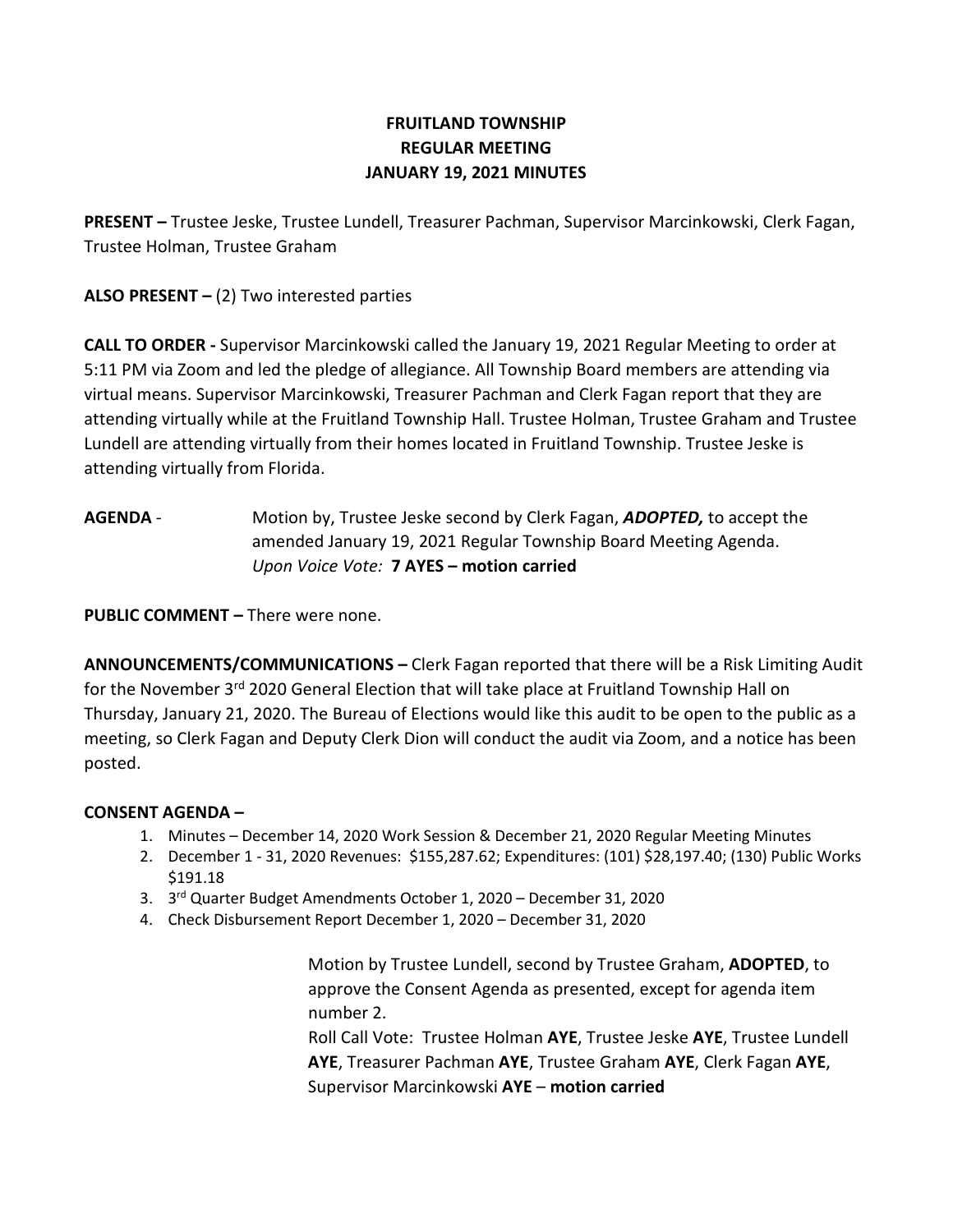## UNFINISHED BUSINESS –

- 1. Article R63 Natural Area Conservation District Draft Ordinance Hunting Language Attorney Even is still drafting this. We are hoping to have it ready in time for the February work session.
- 2. Carlet Mitenbuler Encroachment Attorney Even still working on this.
- 3. Franchise Fees James Pitney Update Supervisor Marcinkowski and Attorney Even are looking into the law and regulations on if this is required of Fruitland Township. Trustee Graham reported per MTA that lowering franchise fees does not get passed on to the residents and that the fees we collect should be used to maintain or enhance the right-ofways. Supervisor Marcinkowski is concerned about the ethics of these fees being passed from the residents, through the companies and then paid to the Township.

Motion by Trustee Lundell, second by Trustee Jesek, ADOPTED to leave the current contracts as they are address the contracts when they are up for renewal. Upon Voice Vote: 6 AYES, 1 NAY – motion carried

#### NEW BUSINESS –

1. Township business email – Trustee Graham

Motion by Trustee Graham, second by Clerk Fagan to adopt an email policy for Fruitland Township Board to use Fruitland Township email addresses for any/all Fruitland Township business.

Upon Voice Vote: 4 AYES, 2 NAYS - motion carried

2. Resolution 2021-1 Group Pension Plan – Clerk Fagan

Motion by Trustee Jeske, second by Trustee Lundell, ADOPTED, to adopt Resolution 2021-1 Group Pension Plan lowering the "Normal Retirement Age" from 65 to 55.

Roll Call Vote: Trustee Holman AYE, Trustee Jeske AYE, Trustee Lundell AYE, Treasurer Pachman AYE, Trustee Graham AYE, Clerk Fagan AYE, Supervisor Marcinkowski AYE – motion carried

3. Duck Lake Weir Inspection – Supervisor Marcinkowski shared the inspection report inspection with the Board. He reported that the weir was covered with four feet of sand and was unable to be inspected. Schulz will reinspect at no charge once the sand has cleared.